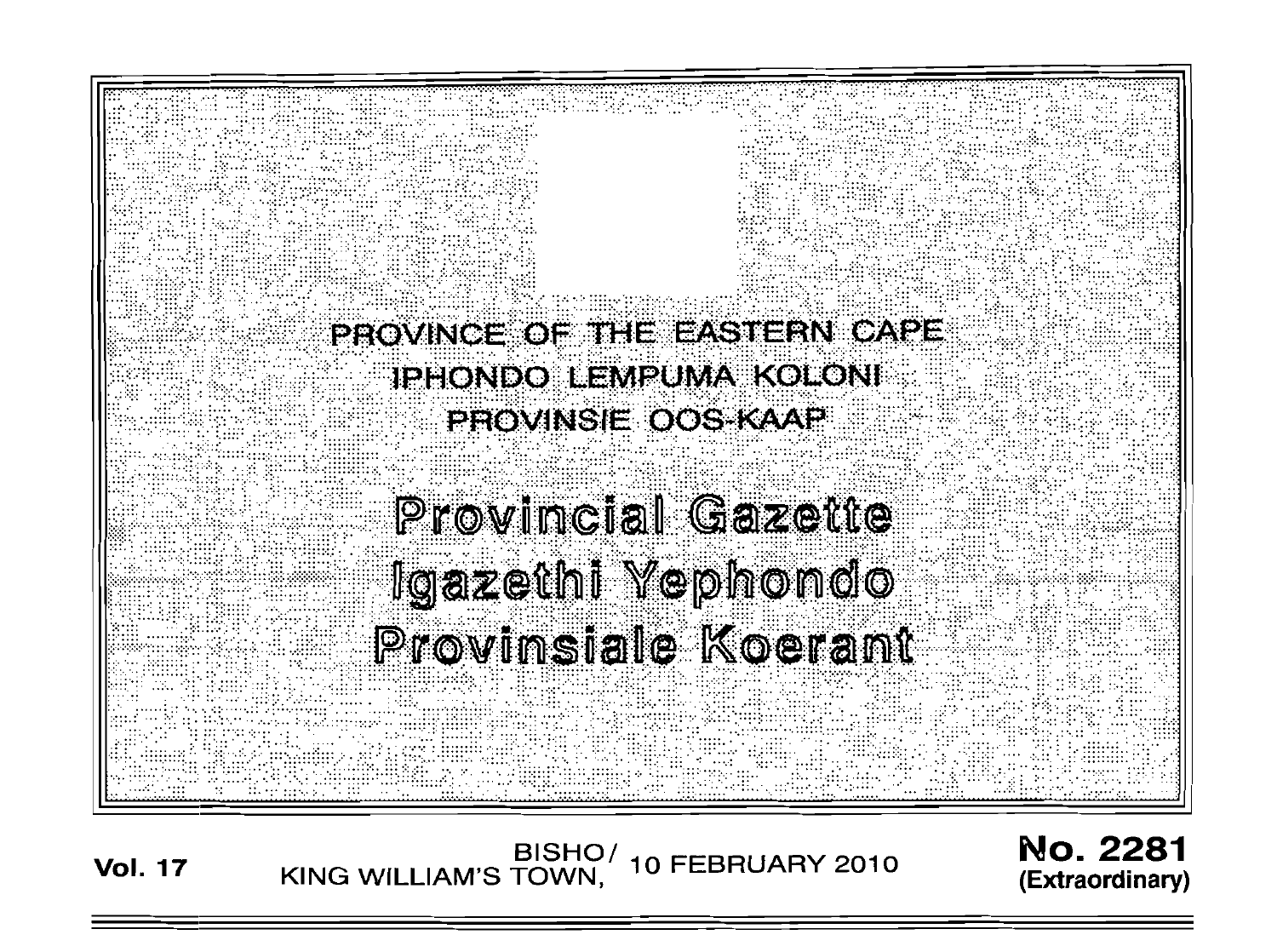No.

## IMPORTANT NOTICE

The Government Printing Works will not be held responsible for faxed documents not received due to errors on the fax machine or faxes received which are unclear or incomplete. Please be advised that an "OK" slip, received from a fax machine, will not be accepted as proof that documents were received by the GPW for printing. If documents are faxed to the GPW it will be the sender's responsibility to phone and confirm that the documents were received in good order.

Furthermore the Government Printing Works will also not be held responsible for cancellations and amendments which have not been done on original documents received from clients.

# CONTENTS ·INHOUD

Page Gazette<br>No. No. No. No.

#### GENERAL NOTICE

37 Gambling and Betting Act (5/1997): Eastern Cape Gambling and Betting Board: Applications for a casino licence ... 3 2281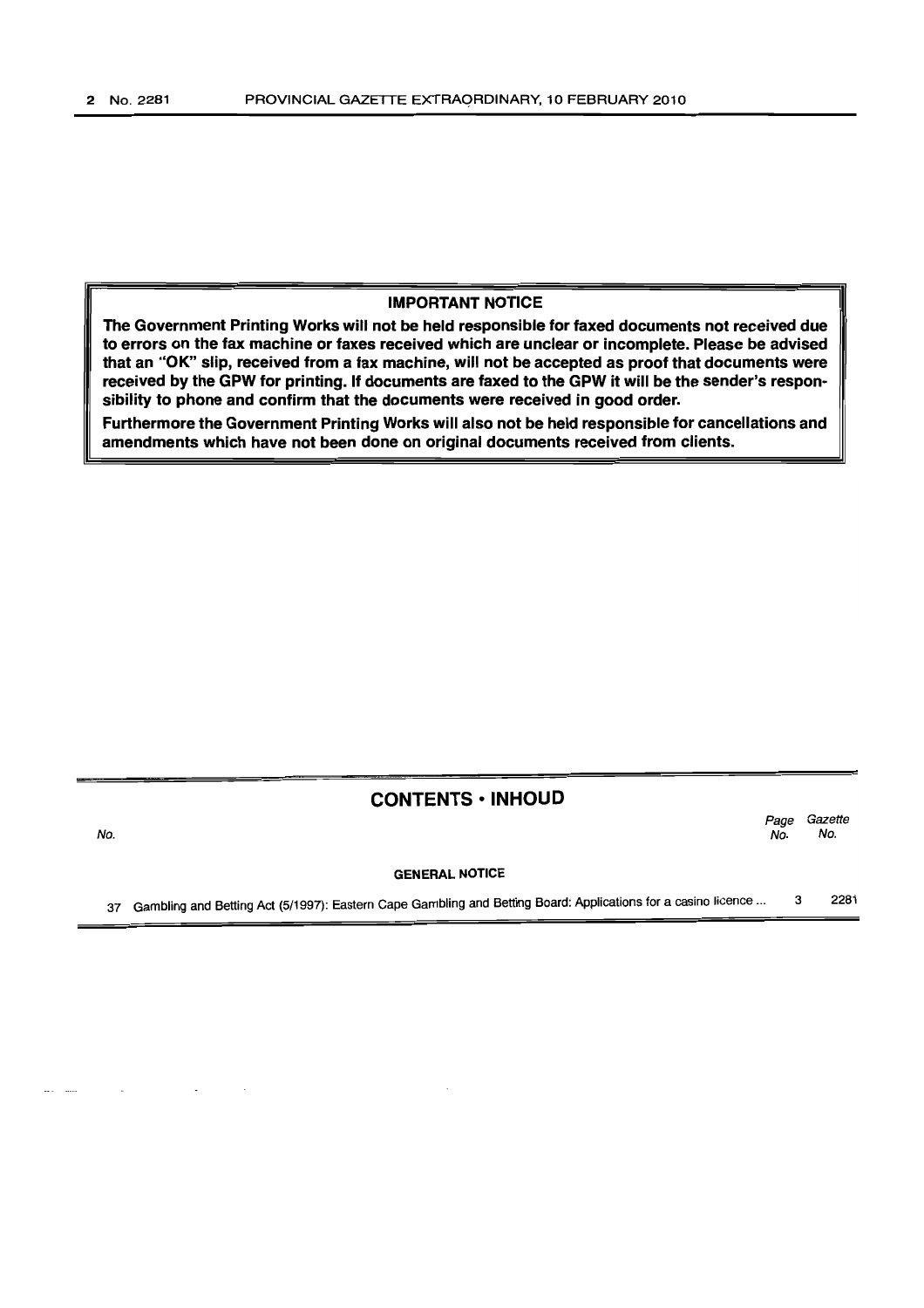# **GENERAL NOTICE**

# **NOTICE 37 OF 2010**

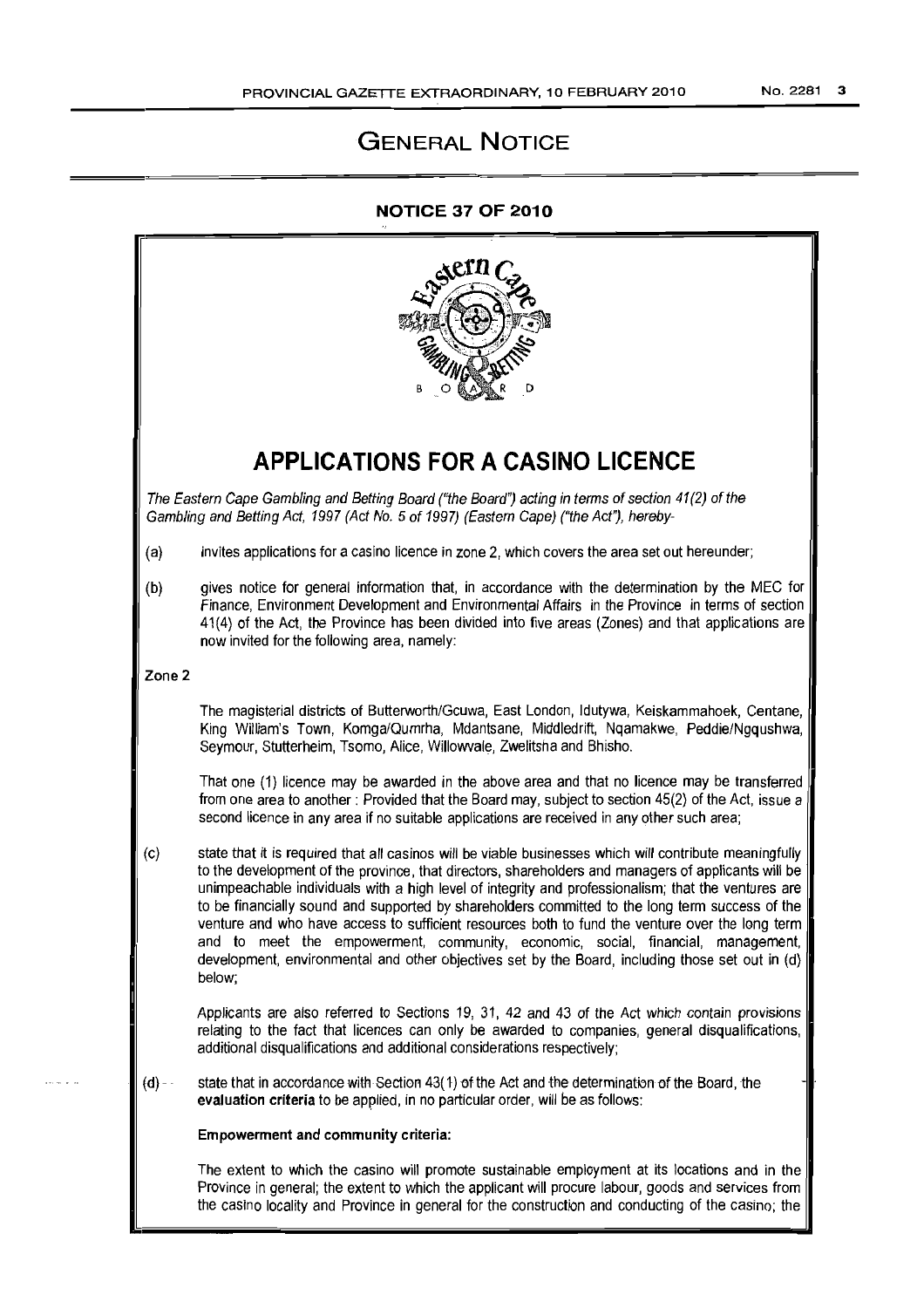extent to which the applicant intends to provide for the participation in the ownership or profits of the casino by persons, or groups or categories of persons, previously disadvantaged by unfair discrimination; any facilities the applicant will provide or furnish for the benefit of, or for utilisation or enjoyment by, any needy community at or near the premises, or to previously disadvantaged groups orindividuals; the extent to which the granting ofthe licence will promote the attainment of the objects of reconstruction and development projects and programmes referred to in section 3(a) of the Reconstruction and Development Programme Fund Act, 1994 (Act No.7 of 1994), the Provincial Growth and Development Plan and also the respective Municipal Integrated Development Plan.

## Economic criteria:

The degree to which the granting of the licence will maximise new investment in the Province; the extent to which the applicant will re-invest profits in the Province; the potential taxation revenues to be generated; the extent to which the granting of the licence will result in the displacement of existing investment, spending, jobs and facilities in the Province; the extent to which the casino will promote tourism at the place where the premises will be situated and in the Province in general; the extent to which the applicant will promote opportunities for small, micro and medium enterprises; whether the granting of the licence will create or aggravate a monopoly situation; whether the granting of the licence will result in an oversaturation of casinos.

## Social criteria

The extent to which the applicant will provide for the social development and upliftment for its employees; the extent to which the applicant will promote art, culture and sport as an element of tourism and local development; the extent to which the public interest will be protected, particularly regarding social gambling and proximity of the casino to schools, churches and other such entities; the extent to which the applicant will ensure sound human resources and employment equity practices.

#### Financial criteria

The financial control and shareholding of the applicant; the financial strength of the applicant; the applicant's financing structure and access to capital resources; the financing of empowerment shareholding; the financial viability of the applicant and the suitability of guarantees provided.

#### Management criteria

The propriety and integrity of the management of the casino; the access to expertise and experience of the casino operator; the access to expertise and experience of the operators of other amenities; the applicant's access to development and project management expertise; the applicant's access to international marketing expertise; the strategy and objectives the applicant intends to follow.

### Development strategy criteria

The applicant's development strategy; the site location and size; the site layout and architectural design of structures; the casino size and design; the mix and design of non-casino features; the accessibility of the site by public and private transport; the internal and external security arrangements; that the applicant will be sole occupier of the casino premises with security oftenure.

#### Environmental impact criteria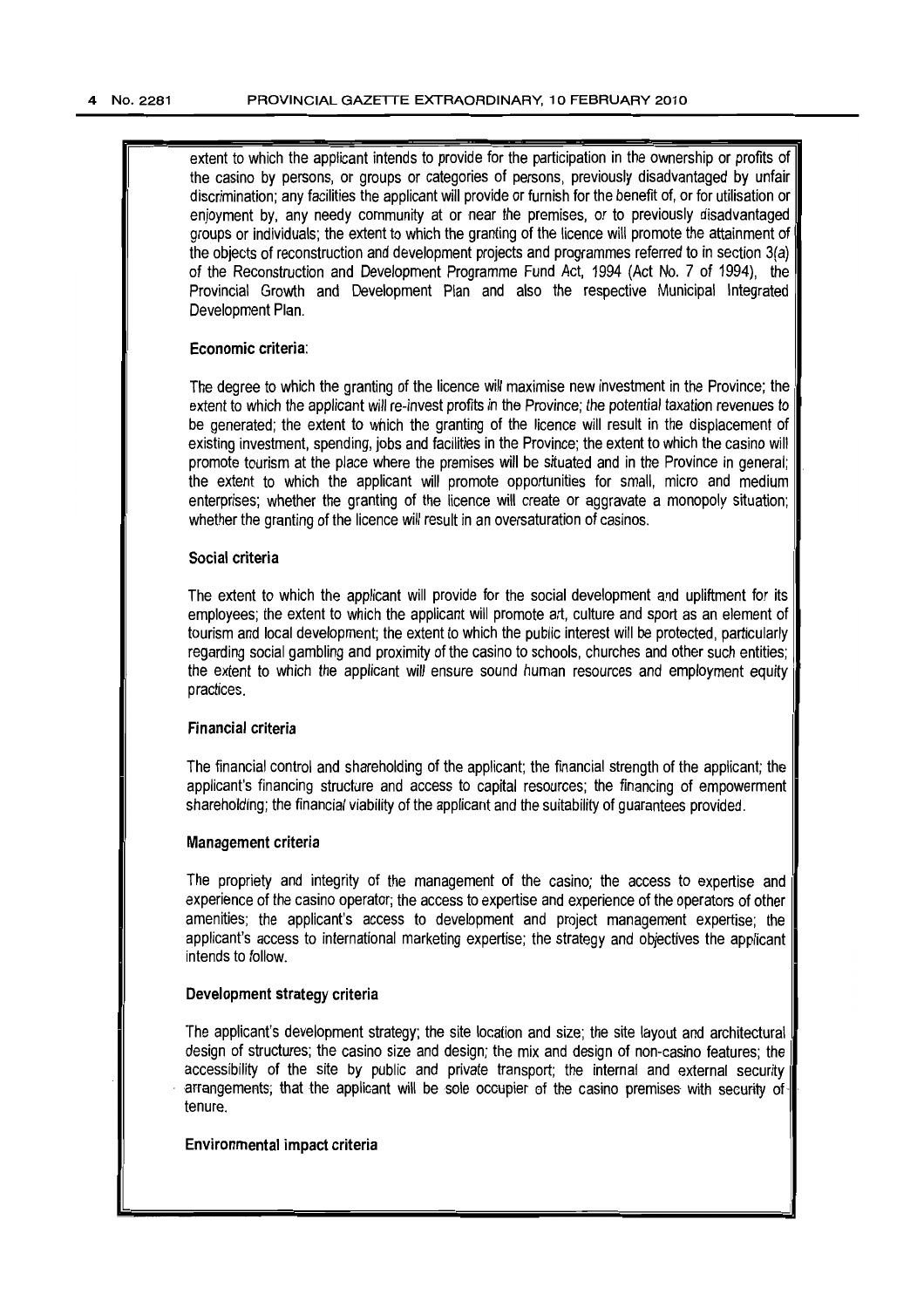| Whether the casino will enhance the neighbourhood and environment; the infrastructural, physical,<br>biophysical, cultural, social and visual impacts of the casino; the compliance with planning and<br>other policies of various authorities; the distribution of development and prevention of over<br>concentration of casinos;<br><b>Essential Minimum requirements</b> |                                                                                                                                                                                                                                                                                                                                                                                |  |  |  |
|------------------------------------------------------------------------------------------------------------------------------------------------------------------------------------------------------------------------------------------------------------------------------------------------------------------------------------------------------------------------------|--------------------------------------------------------------------------------------------------------------------------------------------------------------------------------------------------------------------------------------------------------------------------------------------------------------------------------------------------------------------------------|--|--|--|
|                                                                                                                                                                                                                                                                                                                                                                              |                                                                                                                                                                                                                                                                                                                                                                                |  |  |  |
| <b>Overall integrated Application</b>                                                                                                                                                                                                                                                                                                                                        | Applicant shall<br>submit<br>$\circ$ The<br>Proposal<br>a<br>demonstrating its understanding of the Board's<br>Goals and the Applicant's interpretation of what<br>would constitute a total integrated solution to the<br>Board within the framework of a long term<br>strategic partnership between the Licensee and<br>the Board:                                            |  |  |  |
|                                                                                                                                                                                                                                                                                                                                                                              | $\circ$ The Applicant shall submit a Proposal pertaining<br>to the structuring, capacity and capability of its<br>management function of the Licensed activities;<br>and                                                                                                                                                                                                       |  |  |  |
|                                                                                                                                                                                                                                                                                                                                                                              | $\circ$ The Applicant shall state the composition of its<br>negotiation team and shall indicate who its Lead<br>Applicant and negotiator will be for License<br>negotiations with the Board, should it be selected<br>as the Preferred Applicant.                                                                                                                              |  |  |  |
|                                                                                                                                                                                                                                                                                                                                                                              | ○ Completion of License Application                                                                                                                                                                                                                                                                                                                                            |  |  |  |
| <b>Technical</b>                                                                                                                                                                                                                                                                                                                                                             | o The Applicant shall submit a technical proposal<br>that shows the<br>integration of the design,<br>sustainability and operational aspects of the<br>Licensed Premises as detailed in the technical<br>sections<br>οf<br>these<br>Essential<br>Minimum<br>Requirements below and shall at a minimum<br>comprise of the following facilities:                                  |  |  |  |
|                                                                                                                                                                                                                                                                                                                                                                              | (a) A casino including gambling machines and a<br>tables area;                                                                                                                                                                                                                                                                                                                 |  |  |  |
|                                                                                                                                                                                                                                                                                                                                                                              | $(b)$ A hotel;                                                                                                                                                                                                                                                                                                                                                                 |  |  |  |
|                                                                                                                                                                                                                                                                                                                                                                              | Conference facility;<br>(c)                                                                                                                                                                                                                                                                                                                                                    |  |  |  |
|                                                                                                                                                                                                                                                                                                                                                                              | Restaurants;<br>(d)                                                                                                                                                                                                                                                                                                                                                            |  |  |  |
|                                                                                                                                                                                                                                                                                                                                                                              | (e) Crèche;                                                                                                                                                                                                                                                                                                                                                                    |  |  |  |
|                                                                                                                                                                                                                                                                                                                                                                              | Children's play area;<br>(1)                                                                                                                                                                                                                                                                                                                                                   |  |  |  |
|                                                                                                                                                                                                                                                                                                                                                                              | Landscaped gardens;<br>$\left( q\right)$                                                                                                                                                                                                                                                                                                                                       |  |  |  |
|                                                                                                                                                                                                                                                                                                                                                                              | the development is to be themed either to have a<br>theme consistent with the culture, environment,<br>history, tradition, tourist routes and/or architecture<br>of the area in which it is to be located (e.g.<br>"African") or to provide a radical "must see, must<br>do" theme and as far as possible comments from<br>the relevant District Municipality on how the theme |  |  |  |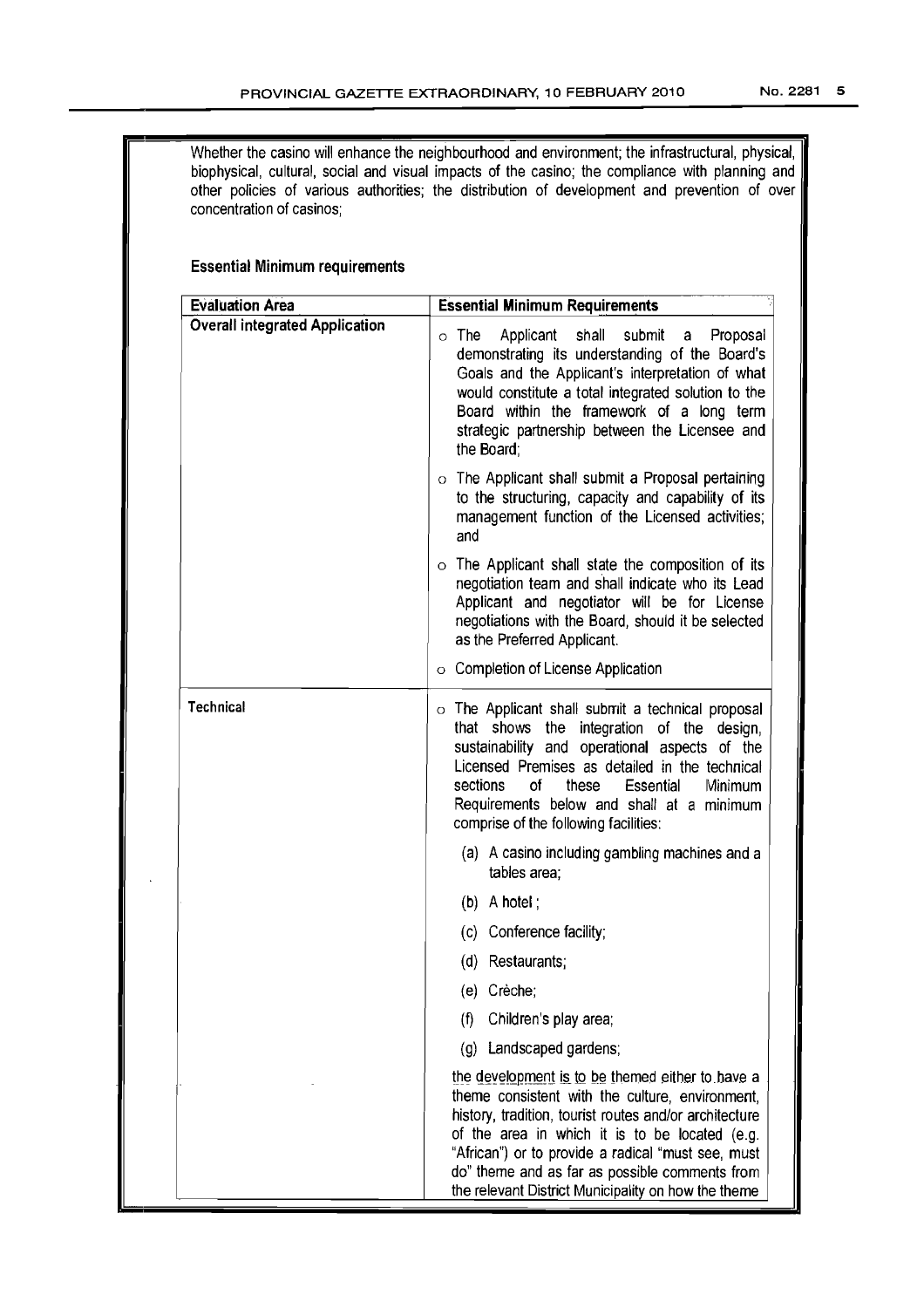|                      | ties in with the tourism theme for that area should<br>be provided.                                                                                                                                    |
|----------------------|--------------------------------------------------------------------------------------------------------------------------------------------------------------------------------------------------------|
| Financial            | The Applicant must provide, as a minimum response,<br>the following:                                                                                                                                   |
|                      | Full details of the amount, term, rates and<br>$\circ$<br>conditions applicable to all funding required to<br>establish the Licensed Premises. (Letter of<br>commitment);                              |
|                      | Completion of Appendices<br>forma<br>pro<br>$\circ$<br>information and information matrix                                                                                                              |
|                      | Irrevocable Guarantee (s) for the full construction<br>amount.                                                                                                                                         |
| Legal                | The Applicant must provide, as a minimum response,<br>the following:                                                                                                                                   |
|                      | an undertaking by the Applicant to establish a<br>$\circ$<br>SPV for the purpose of being awarded the<br>license;                                                                                      |
|                      | a demonstration of which of the Equity<br>$\circ$<br>Members are the sponsor members of the<br>Applicant;                                                                                              |
|                      | Applicant to be sole owner or principal tenant of<br>O<br>the licensed premises for the duration of the<br>licence                                                                                     |
|                      | Applicants shall provide details of the intended<br>$\circ$<br>occupancy of the casino premises, including<br>any lease agreements (for the duration of the<br>licence) where applicable.              |
|                      | Applicants are further to set out any agreements<br>under which they would be entitled to obtain<br>ownership or occupancy of the whole of the casino<br>premises, and any subleases with sub-lessees. |
| <b>Target Groups</b> | The Applicant must provide, as a minimum response,<br>the following:                                                                                                                                   |
|                      | Licensee equity, including:<br>$\circ$                                                                                                                                                                 |
|                      | a minimum of 35% Black Local inhabitant<br>Equity                                                                                                                                                      |
|                      | employment<br>Licensee<br>and<br>management<br>$\circ$<br>including -                                                                                                                                  |
|                      | list of proposed key personnel and<br>management of the Licensee; and                                                                                                                                  |
|                      | structure of, membership and positions of<br>٠<br>the Board of directors of the Licensee<br>and the participation of the Black<br>Shareholders.                                                        |
|                      | In the event that a management<br>٠<br>company is used, demonstration that at                                                                                                                          |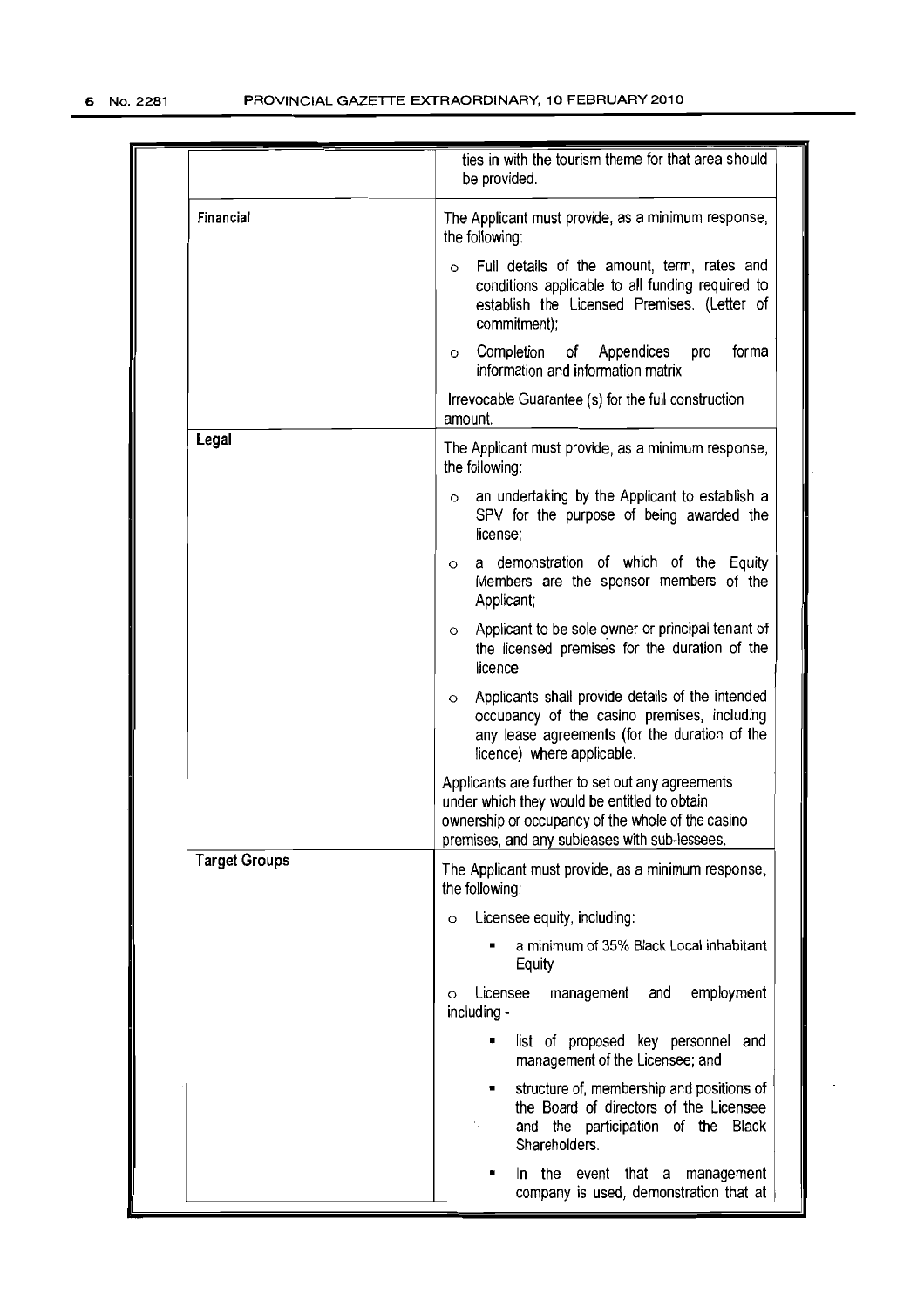|                                                                                                                                    |                                                                                                                                                                                                                                                                                                                                                       | least 35% of the Total Management Fee<br>Local Inhabitant<br>Black<br>to<br>accrues<br>shareholders.                                                                                                                                                                                                                                                                                                                                                                                                       |  |  |  |
|------------------------------------------------------------------------------------------------------------------------------------|-------------------------------------------------------------------------------------------------------------------------------------------------------------------------------------------------------------------------------------------------------------------------------------------------------------------------------------------------------|------------------------------------------------------------------------------------------------------------------------------------------------------------------------------------------------------------------------------------------------------------------------------------------------------------------------------------------------------------------------------------------------------------------------------------------------------------------------------------------------------------|--|--|--|
|                                                                                                                                    |                                                                                                                                                                                                                                                                                                                                                       | subcontracting including,<br>$\circ$                                                                                                                                                                                                                                                                                                                                                                                                                                                                       |  |  |  |
|                                                                                                                                    |                                                                                                                                                                                                                                                                                                                                                       | capital expenditure cash flow to Black<br>People and/or Black Enterprises;                                                                                                                                                                                                                                                                                                                                                                                                                                 |  |  |  |
|                                                                                                                                    |                                                                                                                                                                                                                                                                                                                                                       | operating expenditure cash flow to Black<br>People and/or Black Enterprises; and                                                                                                                                                                                                                                                                                                                                                                                                                           |  |  |  |
|                                                                                                                                    |                                                                                                                                                                                                                                                                                                                                                       | procurement cash flow to Black SMEs.                                                                                                                                                                                                                                                                                                                                                                                                                                                                       |  |  |  |
|                                                                                                                                    |                                                                                                                                                                                                                                                                                                                                                       | a clear demonstration of how Target Groups are to<br>be funded, and in particular Black Equity                                                                                                                                                                                                                                                                                                                                                                                                             |  |  |  |
|                                                                                                                                    | <b>Additional mandatory</b><br>requirements                                                                                                                                                                                                                                                                                                           | tax clearance certificates for all consortium<br>$\circ$<br>members                                                                                                                                                                                                                                                                                                                                                                                                                                        |  |  |  |
|                                                                                                                                    |                                                                                                                                                                                                                                                                                                                                                       |                                                                                                                                                                                                                                                                                                                                                                                                                                                                                                            |  |  |  |
| (e)                                                                                                                                | license or License).                                                                                                                                                                                                                                                                                                                                  | state that each licence shall, subject to the provisions of the Act, be valid for not shorter than 5<br>years or as the Board may determine, having regard to the extent of the improvements, facilities<br>and amenities to be developed and provided in conjunction with the establishment of the casino<br>commencing upon the award of either a temporary casino license or the License, whichever is the<br>earlier, (i.e. from the date the Licensee commences gambling operations under a temporary |  |  |  |
| (f)                                                                                                                                | hotel and ancillary attractions);                                                                                                                                                                                                                                                                                                                     | an exclusivity fee which shall be 5% of the total capital value of the development (including casino,                                                                                                                                                                                                                                                                                                                                                                                                      |  |  |  |
| (g)                                                                                                                                |                                                                                                                                                                                                                                                                                                                                                       | the exclusivity will endure for the initial period of validity of the licence as set out in (e) above;                                                                                                                                                                                                                                                                                                                                                                                                     |  |  |  |
| (h)                                                                                                                                | state that the copies of the request for Proposal to be submitted by applicants and which sets out<br>the Board's requirements in more detail, will be available at the offices of the Board, ECGBB<br>Building, Quenera Office Park, Quenera Drive, Beacon Bay, East London Monday, 08 February<br>2010 on payment of a non-refundable fee of R5000. |                                                                                                                                                                                                                                                                                                                                                                                                                                                                                                            |  |  |  |
| (i)                                                                                                                                | STANDARD TIME ON FRIDAY, 07 MAY 2010.                                                                                                                                                                                                                                                                                                                 | STATE THAT THE CLOSING DATE FOR APPLICATIONS BE AT 15H00 SOUTH AFRICA                                                                                                                                                                                                                                                                                                                                                                                                                                      |  |  |  |
| Please note that the above requirements may differ in the final RFP document. Applications should be<br>based on the RFP document. |                                                                                                                                                                                                                                                                                                                                                       |                                                                                                                                                                                                                                                                                                                                                                                                                                                                                                            |  |  |  |
| <b>R M ZWANE</b><br><b>Chief Executive Officer</b><br>Eastern Cape Gambling and Betting Board                                      |                                                                                                                                                                                                                                                                                                                                                       |                                                                                                                                                                                                                                                                                                                                                                                                                                                                                                            |  |  |  |
|                                                                                                                                    |                                                                                                                                                                                                                                                                                                                                                       |                                                                                                                                                                                                                                                                                                                                                                                                                                                                                                            |  |  |  |
|                                                                                                                                    |                                                                                                                                                                                                                                                                                                                                                       | $\alpha$ and $\beta$ and $\beta$                                                                                                                                                                                                                                                                                                                                                                                                                                                                           |  |  |  |
|                                                                                                                                    |                                                                                                                                                                                                                                                                                                                                                       |                                                                                                                                                                                                                                                                                                                                                                                                                                                                                                            |  |  |  |
|                                                                                                                                    |                                                                                                                                                                                                                                                                                                                                                       |                                                                                                                                                                                                                                                                                                                                                                                                                                                                                                            |  |  |  |
|                                                                                                                                    |                                                                                                                                                                                                                                                                                                                                                       |                                                                                                                                                                                                                                                                                                                                                                                                                                                                                                            |  |  |  |